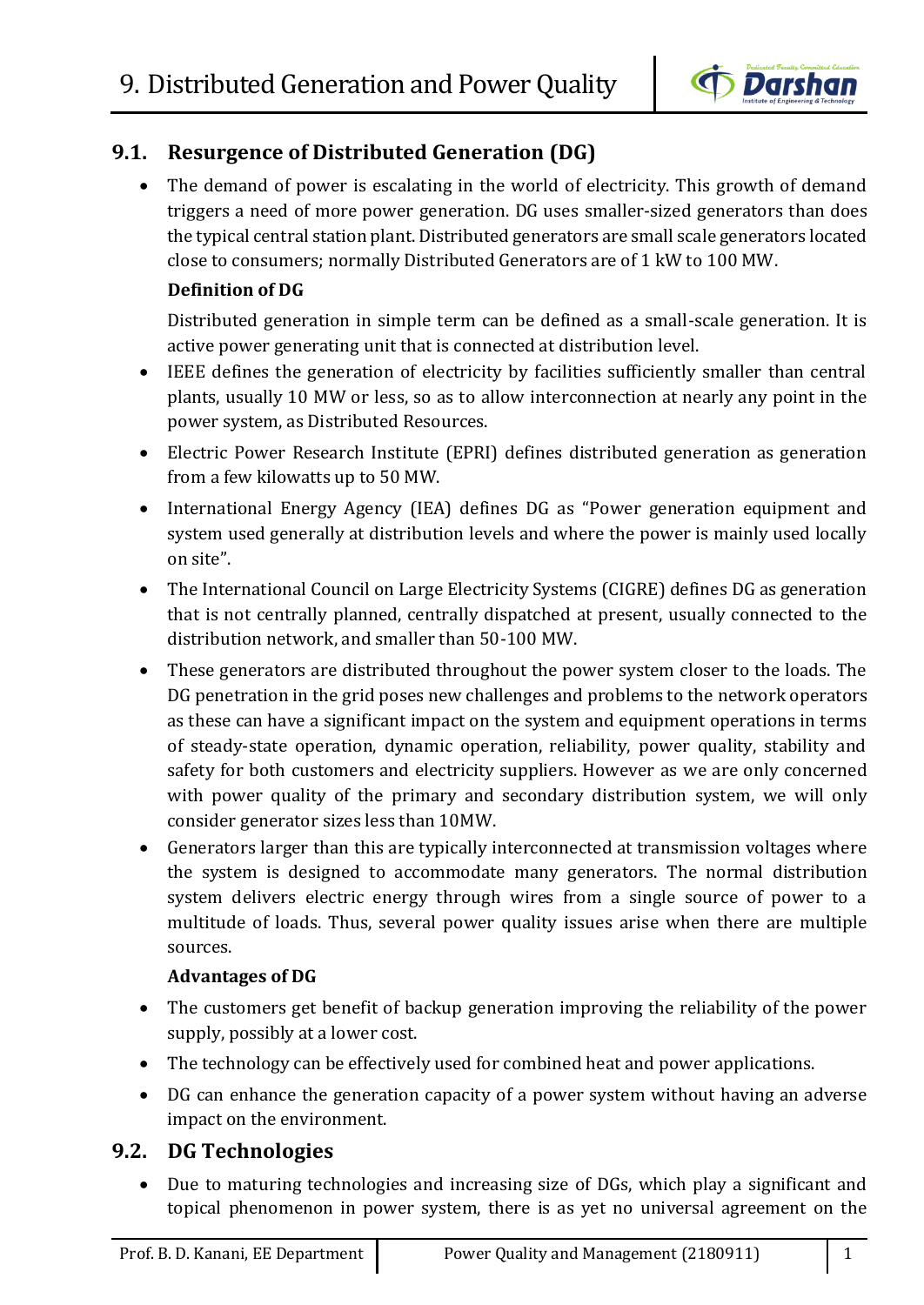

definition of DGs. These are also known as embedded generations or dispersed generations. Current definition of DG is very diverse and range from 1kW PV installation, 1 MW engine generators to 1000 MW offshore wind farms or more.

- The some of the popular DG technologies are listed below:
	- **1.** Reciprocating Diesel or Natural Gas Engines
	- **2.** Micro-Turbines
	- **3.** Combustion Gas Turbines
	- **4.** Fuel Cells
	- **5.** Photovoltaic (PV) system
	- **6.** Wind Turbines
- The detailed discussion of application, recent trends, benefits and challenges of DG is given in ref. Table 9.1 provides a brief overview of the most commonly used DG technologies and their typical module size.

*Table 9. 1 Distributed generators with available size*

| Sr. No.        | <b>Technology</b>               | <b>Typical available size</b><br>power module |
|----------------|---------------------------------|-----------------------------------------------|
| $\mathbf{1}$   | Combined cycle gas turbine      | 35-400 MW                                     |
| $\overline{2}$ | Internal combustion engines     | 5 kW - 10 MW                                  |
| 3              | Combustion turbine              | 1-250 MW                                      |
| $\overline{4}$ | Micro-turbines                  | 35 kW-1 MW                                    |
| 5              | Fuel-cells, Phos. Acid          | 200 kW-2 MW                                   |
| 6              | Fuel-cells, Molten Carbonate    | 250 kW-2 MW                                   |
| 7              | Fuel-cells, Proton Exchange     | 1-250 kW                                      |
| 8              | Fuel-cells, Solid oxide         | 250 kW-5MW                                    |
| 9              | Battery storage                 | $0.5 - 5$ MW                                  |
| 10             | Small Hydro                     | 1-100 MW                                      |
| 11             | Micro hydro                     | 25 kW-1 MW                                    |
| 12             | Wind turbine                    | 200 W-3 MW                                    |
| 13             | PV arrays                       | 20 W-100 kW                                   |
| 14             | Solar Thermal, Central receiver | 1-10 MW                                       |
| 15             | Solar Thermal, Lutz system      | 10-80 MW                                      |
| 16             | <b>Biomass Gasification</b>     | 100 kW-20 MW                                  |
| 17             | Geothermal                      | 5-100 MW                                      |
| 18             | Ocean Energy                    | $0.1 - 1$ MW                                  |

 The technologies 10-18 can be considered as renewable DGs. The other technologies could also be called renewable DG if they are operated with bio-fuels. Similarly, to the centralized generation, the following three generation technologies are normally used for distributed generation: synchronous generator, asynchronous generator, and power electronic converter interface.

### **9.2.1 Wind Energy**

• India ranks fifth amongst the wind-energy producing countries of the world after Germany, Spain, USA and China. Estimated potential is around 45000 MW at 50 m above ground level. Wind farms have been installed in more than 9 States. More than 95% of installed capacity belongs to private sector in seven States. A good number of wind turbine manufacturers are active in India and producing Wind Electric Generators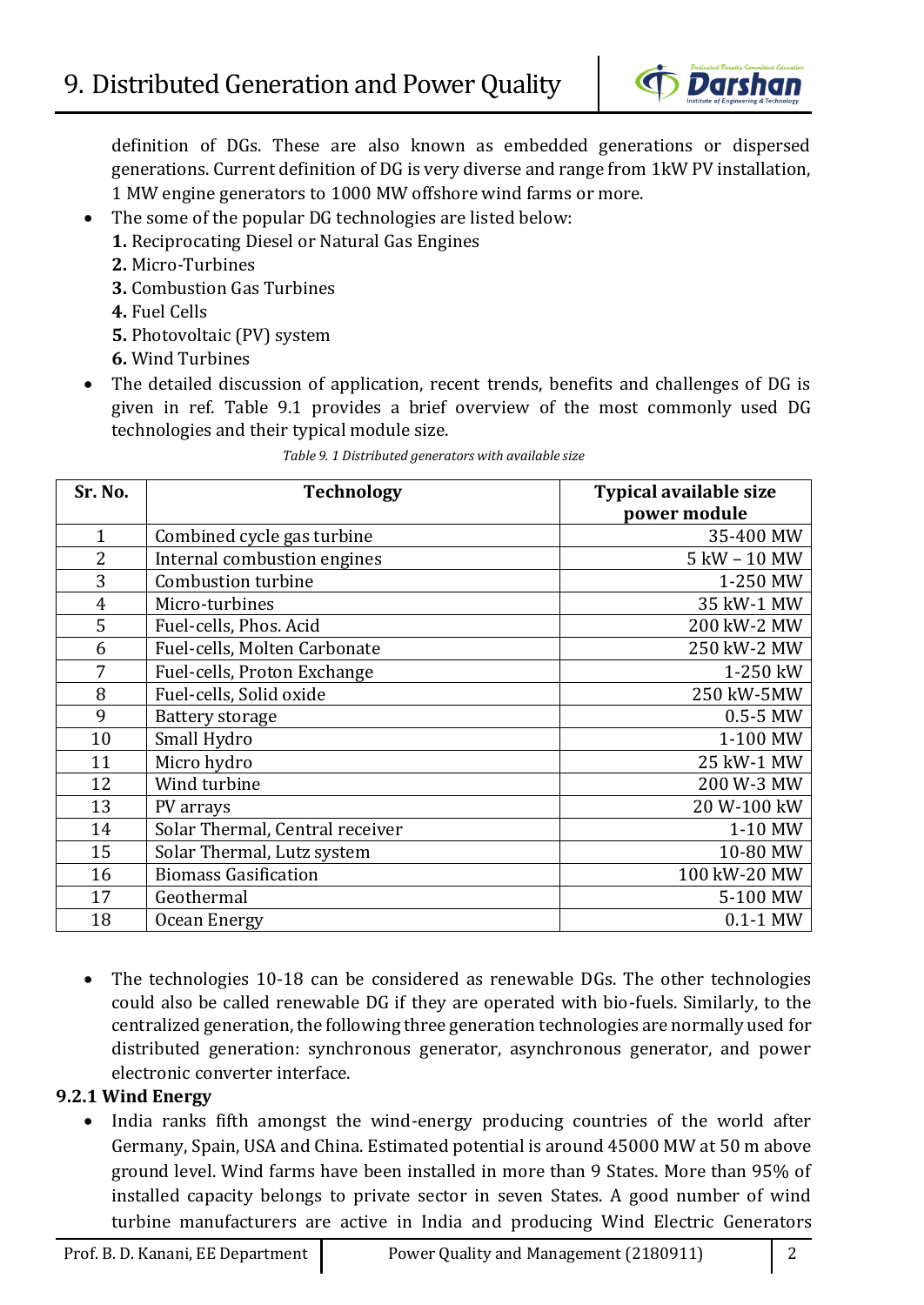

(WEGs) of rating 225 kW to 2100 kW. A large number of water pumping windmills and small aero-generators have been installed in the country. wind-solar and wind-diesel hybrid systems have also been installed at a few places. The Ministry of New & Renewable Energy (MNRE), Govt. of India has established a centre for wind energy technology at Chennai with field test station at Kayathar to act as technical focal point for wind power development in the country. Financial assistance for renewable source of energy is available through Indian Renewable Energy Development Agency (IREDA), a supporting arm of MNRE.

#### **9.2.2 Solar Energy**

- India receives solar energy equivalent to over 5,000 trillion kWh per year. The daily average solar energy incident varies from 4 - 7 kWh per square meter of the receiving area depending upon the location. A target of 50 MW has been set for solar power generation during the eleventh five year plan, which is likely to be achieved.
- A total of 33 grid interactive solar photovoltaic power plants have been installed in the country with financial support from the Government. These plants, with aggregate capacity of 2.12 MW, are estimated to generate about 2.55×10<sup>6</sup> kWh of electricity in a year. In addition, around 1.45×106 decentralized off-grid solar photovoltaic systems aggregating to about 125 MW capacities have been installed in the country, which is capable of generating about  $150\times10^6$  kWh in a year. Further, a collector area of about 2.15×10 square meters has been installed for solar water heating applications. Typically, a solar water heating system with 2 square meters of collector area can generate energy equivalent to up to 1500 kWh of electricity when the system is used for about 300 days in a year.

#### **9.2.3 Biomass**

 A target for addition of 1700 MW capacity, consisting of 500 MW of biomass power projects and 1200 MW of bagasse cogeneration projects has been proposed during XI plan period i.e. up to 2012. A cumulative biomass power potential of about 18,000 MWe from the surplus of agro residues have been estimated in the country. The States of Andhra Pradesh, Assam, Bihar, Chhattisgarh, Gujarat, Haryana, Himachal Pradesh, Karnataka, Kerala, Madhya Pradesh, Maharashtra, Orissa, Punjab, Rajasthan, Tamil Nadu, Uttar Pradesh and West Bengal are having potential for setting up biomass based power projects of 100 MW or above. The biomass power potential in the identified districts of the above States ranges from 10 MW to 100 MW. Sugar mills having crushing capacity of 2500 tons of cane crushed per day in the States have an estimated potential of about 5000 MW surplus power generation through optimum bagasse based cogeneration.

### **9.2.4 Small Hydro Power**

• Six hundred eight small hydro power projects (up to 25 MW capacity) with an aggregate capacity of 2015 MW have been set up in the country. The annual estimated generation from these projects is 4028×10<sup>6</sup> kWh per year. A target of adding 1400 MW from small. hydro power has been planned during the 11<sup>th</sup> Five Year Plan.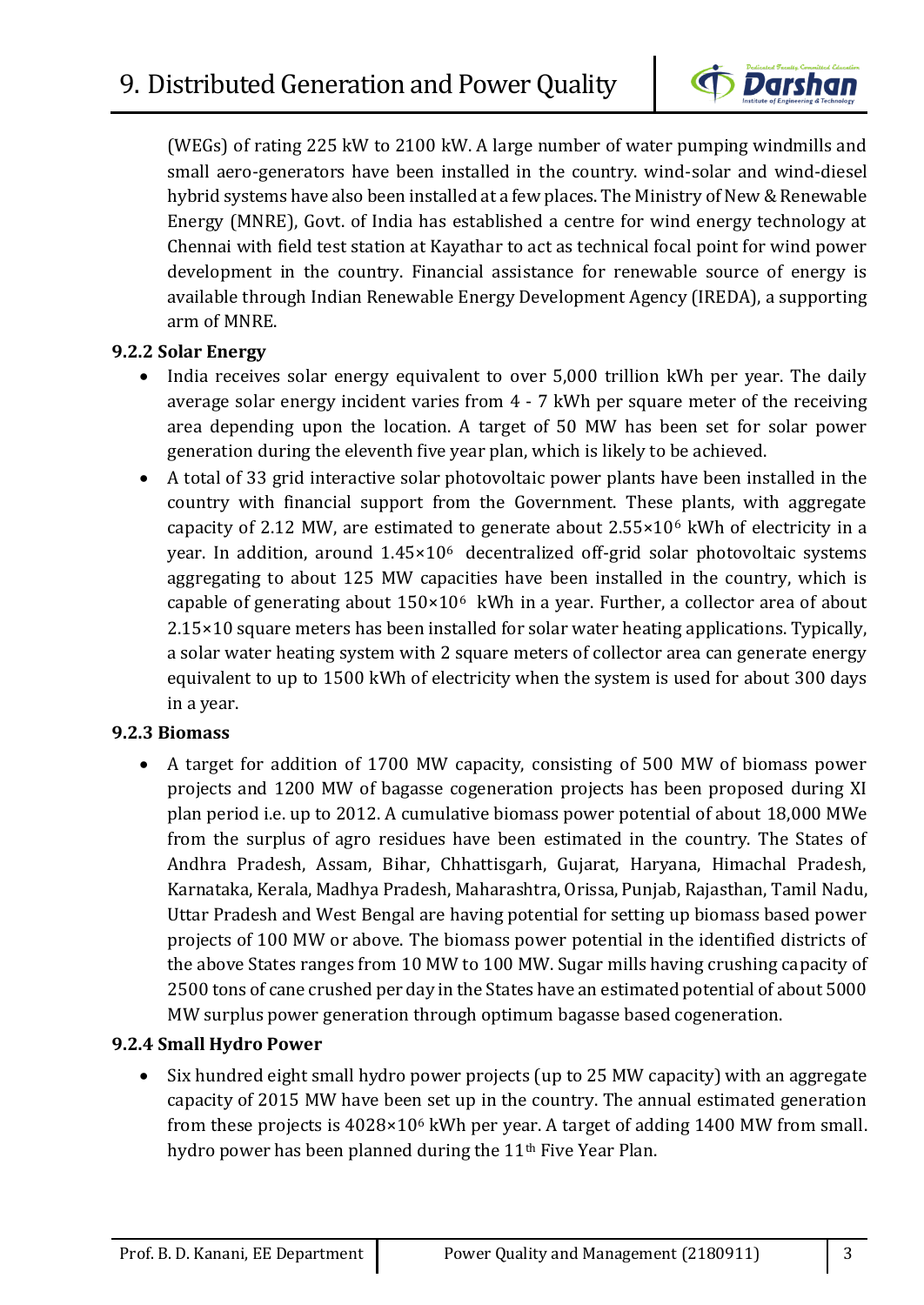

# **9.3. Interface to the utility**

- Here we are only concerned about the impact of distributed generation on power quality. While the energy conversion technology may play some role in the power quality, most power quality issues relate to the type of electrical system interface.
- Some notable exceptions include:

(a) The power variation from renewable sources such as wind and solar can cause voltage fluctuations.

(b) Some fuel cells and micro turbines do not follow step changes in load well and must be supplemented with battery or flywheel storage to achieve the improved reliability expected from standby power applications.

(c) Misfiring of reciprocating engines can lead to a persistent and irritating type of flicker, particularly if it is magnified by the response of the power system.

• The main types of electrical system interfaces are synchronous machines, asynchronous (induction) machines and electronic power inverters.

*Synchronous Machines:* Some actual examples of unexpected consequences are:

**1.** The harmonic voltage distortion increases to intolerable levels when the generator is attempting to supply adjustable-speed-drive loads.

**2.** There is not enough fault current to trip breakers or blow fuses that were sized based on the power system contribution.

**3.** The voltage sag when elevator motors are being started causes fluorescent lamps to extinguish. Generators must be sized considerably larger than the load to achieve satisfactory power quality in isolated operation.

 *Asynchronous (induction) machine***s:** Induction generators are induction motors that are driven slightly faster than synchronous speed. They require another source to provide excitation. The requirements for operating an induction generator are essentially the same as for operating an induction motor of the same size. The chief issue is that a simple induction generator requires reactive power (vars) to excite the machine from the power system to which it is connected.

To supply the reactive power locally, power factor correction capacitors are added. While this works well most of the time, it can bring about another set of power quality problems. One of the problems is that the capacitor bank will yield resonances that coincide with harmonics produced in the same facility. Another issue is self-excitation. An induction generator that is suddenly isolated on a capacitor bank can continue to generate for some period of time. This is an unregulated voltage and will likely deviate outside the normal range quickly and be detected.

 *Electronic power inverters:* All DG technologies that generate either dc or non–power frequency ac must use an electronic power inverter to interface with the electrical. The early thyristor-based, line-commutated inverters quickly developed a reputation for being undesirable on the power system. The line-commutated inverters produce harmonic currents in similar proportion to loads with traditional thyristor-based converters. Besides contributing to the distortion on the feeders, one fear was that this type of DG would produce a significant amount of power at the harmonic frequencies.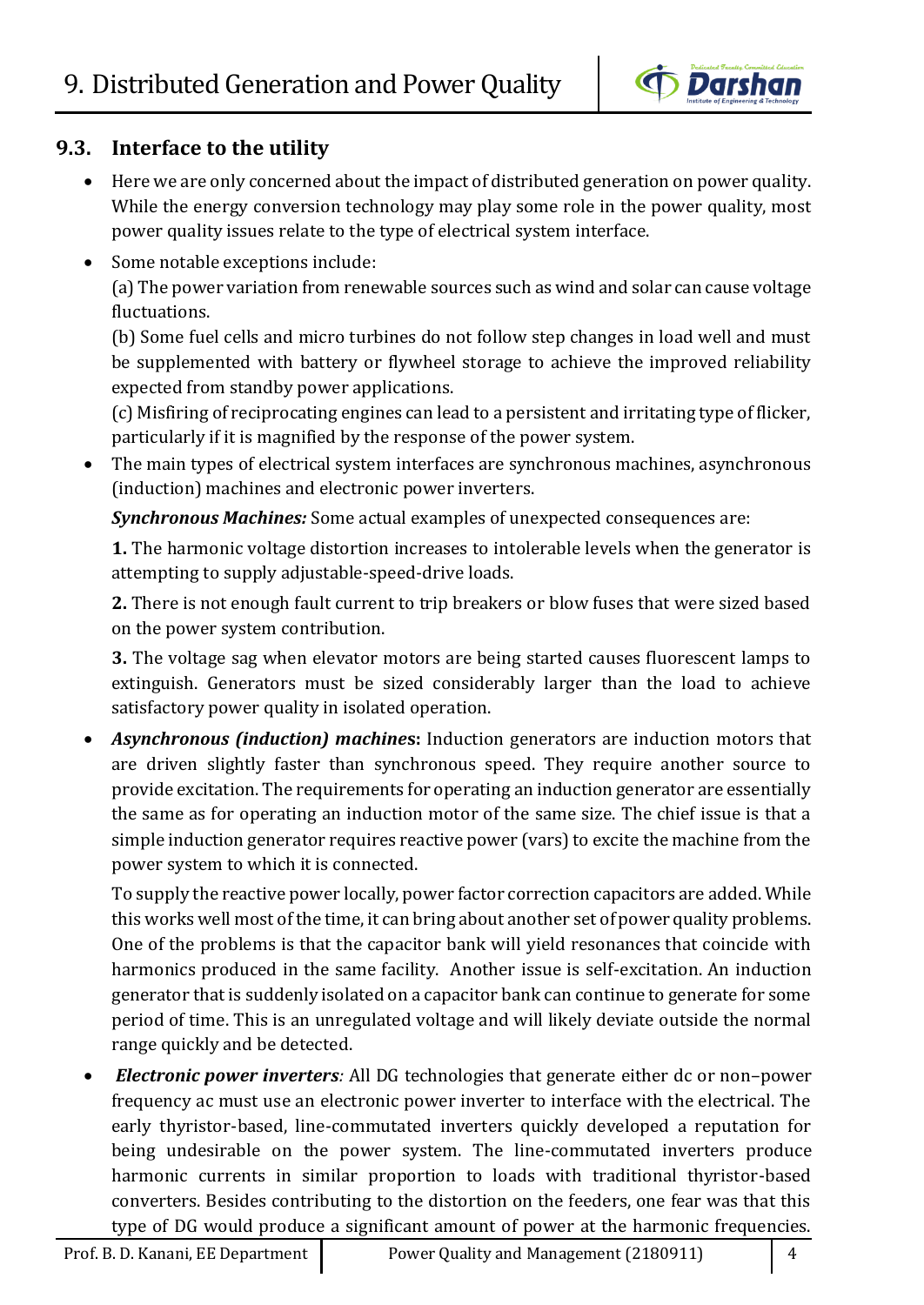

Such power does little more than heat up wires. To achieve better control and to avoid harmonics problems, the inverter technology has changed to switched, pulse-width modulated technologies.

# **9.4. Power Quality Issues**

 A major issue related to interconnection of distributed resources onto the power grid is the potential impacts on the quality of power provided to other customers connected to the grid.

# **9.4.1 Voltage Regulation**

- Over-voltages due to reverse power flow: If the downstream DG output exceeds the downstream feeder load, there is an increase in feeder voltage with increasing distance. If the substation end voltage is held to near the maximum allowable value, voltages downstream on the feeder can exceed the acceptable range.
- Interaction with load tap changers (LTC) and static voltage regulators (SVR) controls: The presence of DG can cause localized changes in flow patterns, which are not reflective of the general trend on the feeder. As a result, LTC or SVR can be set such that a good voltage profile may not be obtained.



*Figure 1 Voltage profile change when DG is forced off to clear faults*

- Figure 1 illustrates one voltage regulation problem that can arise when the total DG capacity on a feeder becomes significant. This problem is a consequence of the requirement to disconnect all DG when a fault occurs.
- Figure 1a shows the voltage profile along the feeder prior to the fault occurring. The intent of the voltage regulation scheme is to keep the voltage magnitude between the two limits shown. In this case, the DG helps keep the voltage above the minimum and, in fact, is large enough to give a slight voltage rise toward the end of the feeder.
- When the fault occurs, the DG disconnects and may remain disconnected for up to 5 min. The breaker recloses within a few seconds, resulting in the condition shown in Fig. 1b.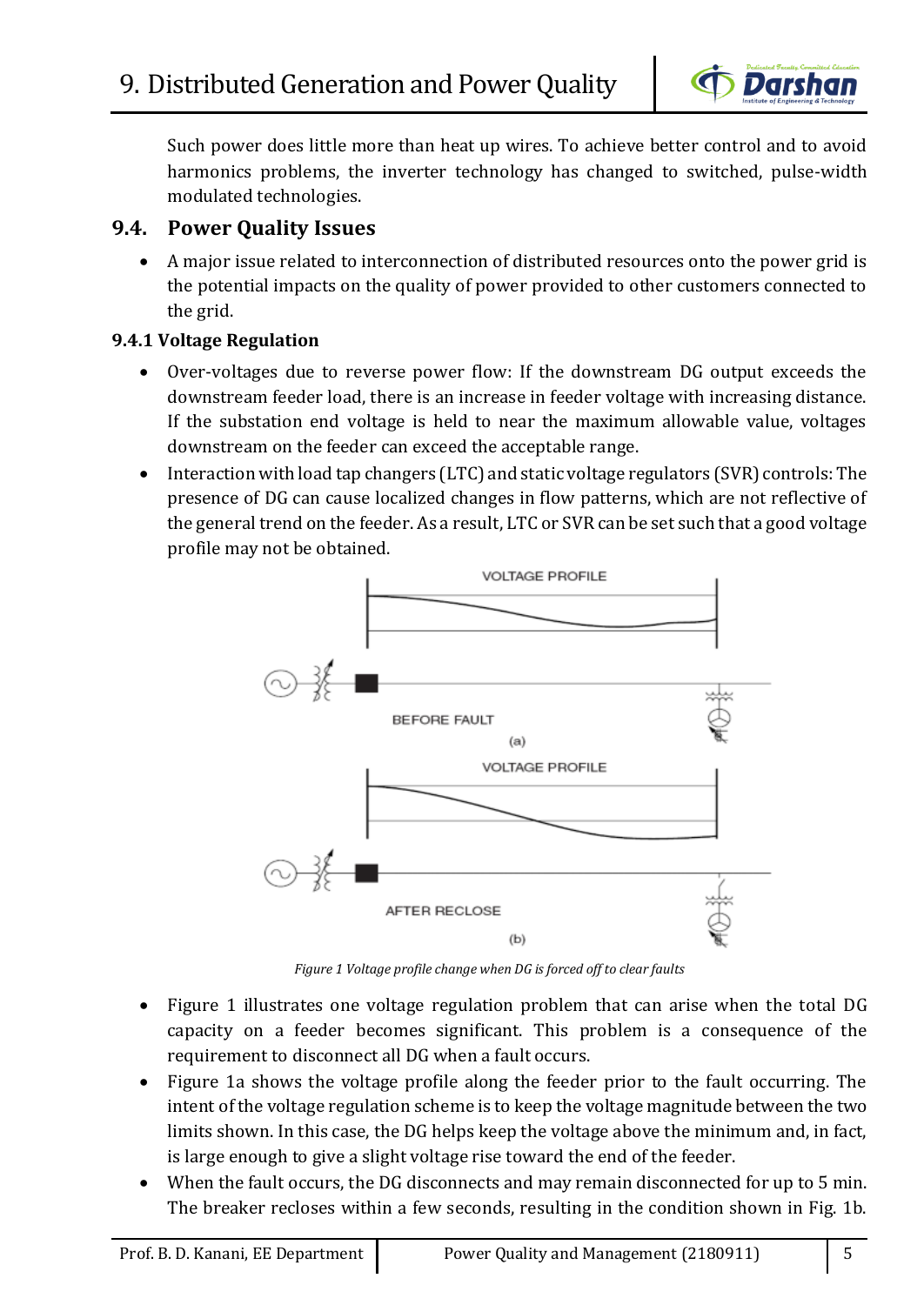

The load is now too great for the feeder and the present settings of the voltage regulation devices.

 Therefore, the voltage at the end of the feeder sags below the minimum and will remain low until voltage regulation equipment can react. This can be the better part of a minute or longer, which increases the risk of damage to load equipment due to excessively low voltages.

# *Solutions include:*

**1.** Requiring customer load to disconnect with the DG. This may not be practical for widespread residential and small commercial loads. Also, it is difficult to make this transition seamlessly and the load may suffer downtime anyway, negating positive reliability benefits of DG.

**2.** Installing more voltage regulators, each with the ability to bypass the normal time delay of 30 to 45 s and begin changing taps immediately. This will minimize the inconvenience to other customers.

**3.** Allow DG to reconnect more quickly than the standard 5-min disconnect time. This would be done more safely by using direct communications between the DG and utility system control.

**4.** Limit the amount of DG on the feeder.

# **9.4.2 DG Grounding Issue**

 A grid-connected DG, whether directly or through a transformer, should provide an effective ground to prevent un-faulted phases from over-voltage during a single-phase to ground fault. Proper grounding analysis of DG will ensure compatibility with grounding for both the primary and secondary power systems.

This analysis must consider

(1) the generator-winding configuration (or inverter arrangement),

(2) its grounding point,

(3) the interface transformer configuration, and

(4) grounding of both the primary and secondary power systems to which the DR is connected.

### *Solutions Include:*

| Design of primary         | Design of secondary | <b>DR</b> Grounding             |
|---------------------------|---------------------|---------------------------------|
| distributed system        | system              |                                 |
|                           | 4-wire, grounded    | DR should be ungrounded or      |
|                           |                     | high-impedance grounded         |
|                           |                     | w.r.t. the primary<br>and       |
| Three-wire,<br>ungrounded |                     | effectively grounded w.r.t. the |
| system or high-impedance, |                     | secondary system                |
| grounded system           | 3-wire, ungrounded  | DR should be ungrounded or      |
|                           |                     | high-impedance grounded         |
|                           |                     | with respect to primary and     |
|                           |                     | secondary system                |
| Four-wire,                | 4-wire, grounded    | DR should be effectively        |
| multi-grounded            |                     |                                 |

*Table 9.2 Grounding recommendations for distributed sources*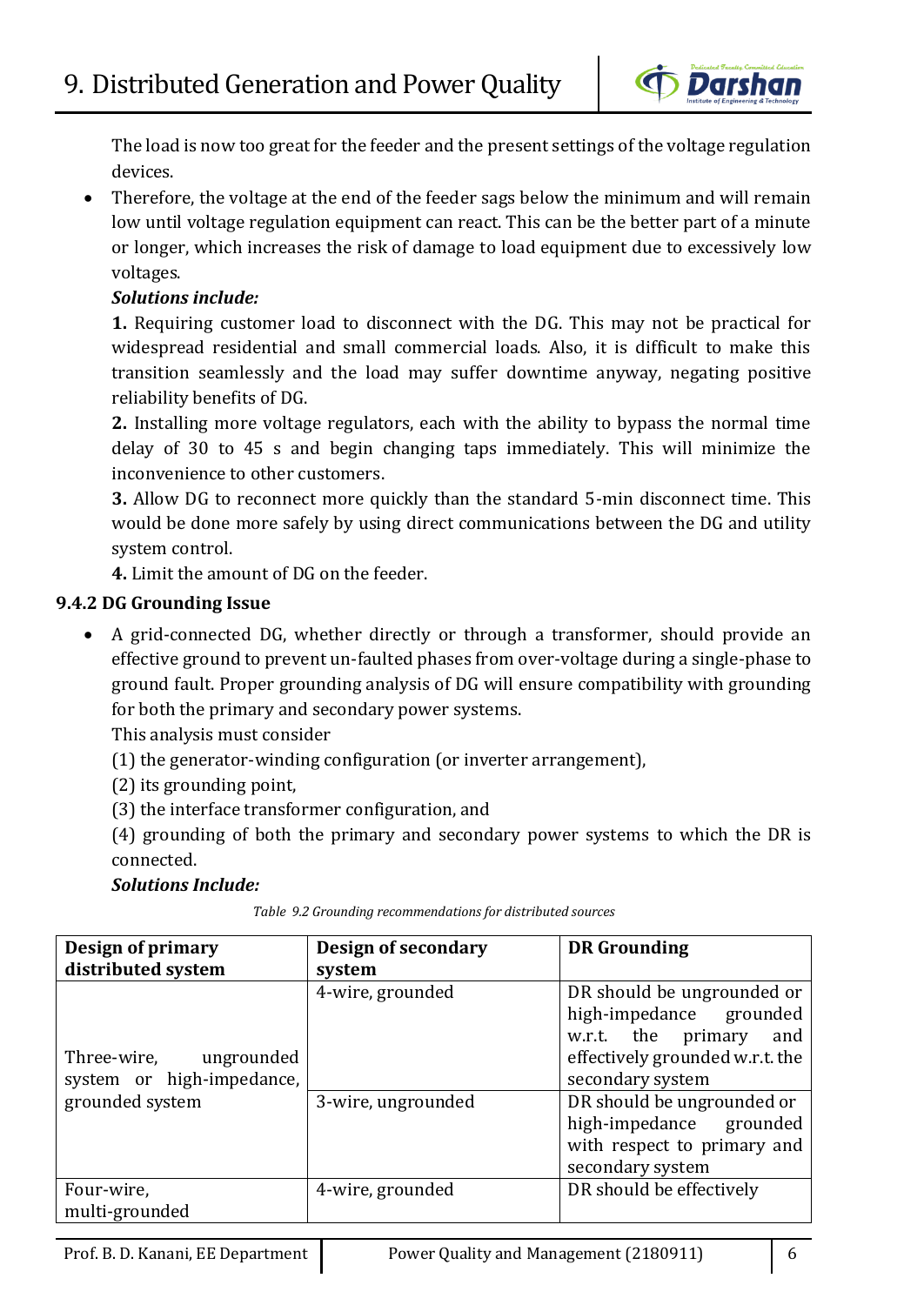

| neutral system |                    | grounded w.r.t. the primary<br>and secondary system |
|----------------|--------------------|-----------------------------------------------------|
|                |                    |                                                     |
|                | 3-wire, ungrounded | Dr should be effectively                            |
|                |                    | grounded w.r.t. the primary                         |
|                |                    | system and ungrounded or                            |
|                |                    | high-impedance grounded                             |
|                |                    | w.r.t. the secondary                                |
|                |                    | system                                              |

### **9.4.3 Harmonic Distortion**

- Voltage harmonics are virtually always present on the utility grid. Nonlinear loads, over electronic loads, and rectifiers and inverters in motor drives are some sources that produce harmonics. The effects of the harmonics include overheating and equipment failure, faulty operation of protective devices, nuisance tripping of a sensitive load and interference with communication circuits.
- All power electronic equipments create current distortion that can impact neighbouring equipment. DG like PV, fuel cells are likely to introduce harmonics problem in the system. Harmonics from DG come from inverters and some synchronous machines. The PWM (pulse width modulation) switching inverters produce a much lower harmonic current content than earlier line-commutated, thyristor-based inverters.
- One new distortion problem that arises with the modern inverters is that the switching frequencies will occasionally excite resonances in the primary distribution system. This creates non-harmonic frequency signals typically at the 35th harmonic and higher riding on the voltage waveform. This has an impact on clocks and other circuitry that depend on a clean voltage zero crossing. A typical situation in which this might occur is an industrial park fed by its own substation and containing a few thousand feet of cable. A quick fix is to add more capacitance in the form of power factor correction capacitors, being careful not to cause additional harmful resonances.

### *Solutions include:*

- **1.** Newer PWM inverters have lower current distortion
- **2.** Use non-resonant switching frequencies
- **3.** Use reactors in the neutral, or generators with a 2/3 coil winding pitch

### **9.4.4 Flicker**

 Some energy source (e.g., wind turbine or fuel cell) has some mechanical (or chemical) fluctuations in power output and some electrical equipment (e.g., the dc bus and inverter) does not have sufficient energy storage to smooth out these fluctuations. This will result in fluctuations in the power delivered by a DG and can cause flicker in the power system in a fashion very similar to that caused by load fluctuations.

### *Solutions include:*

**1.** Utility companies try to limit flicker so that it is at a level that cannot be perceived by the human eye. This is accomplished by designing the power system to be sufficiently robust so that smaller load variations do not create noticeable voltage variations.

**2.** It is also controlled by imposing limits on the types of loads that are allowed to connect at various points on the system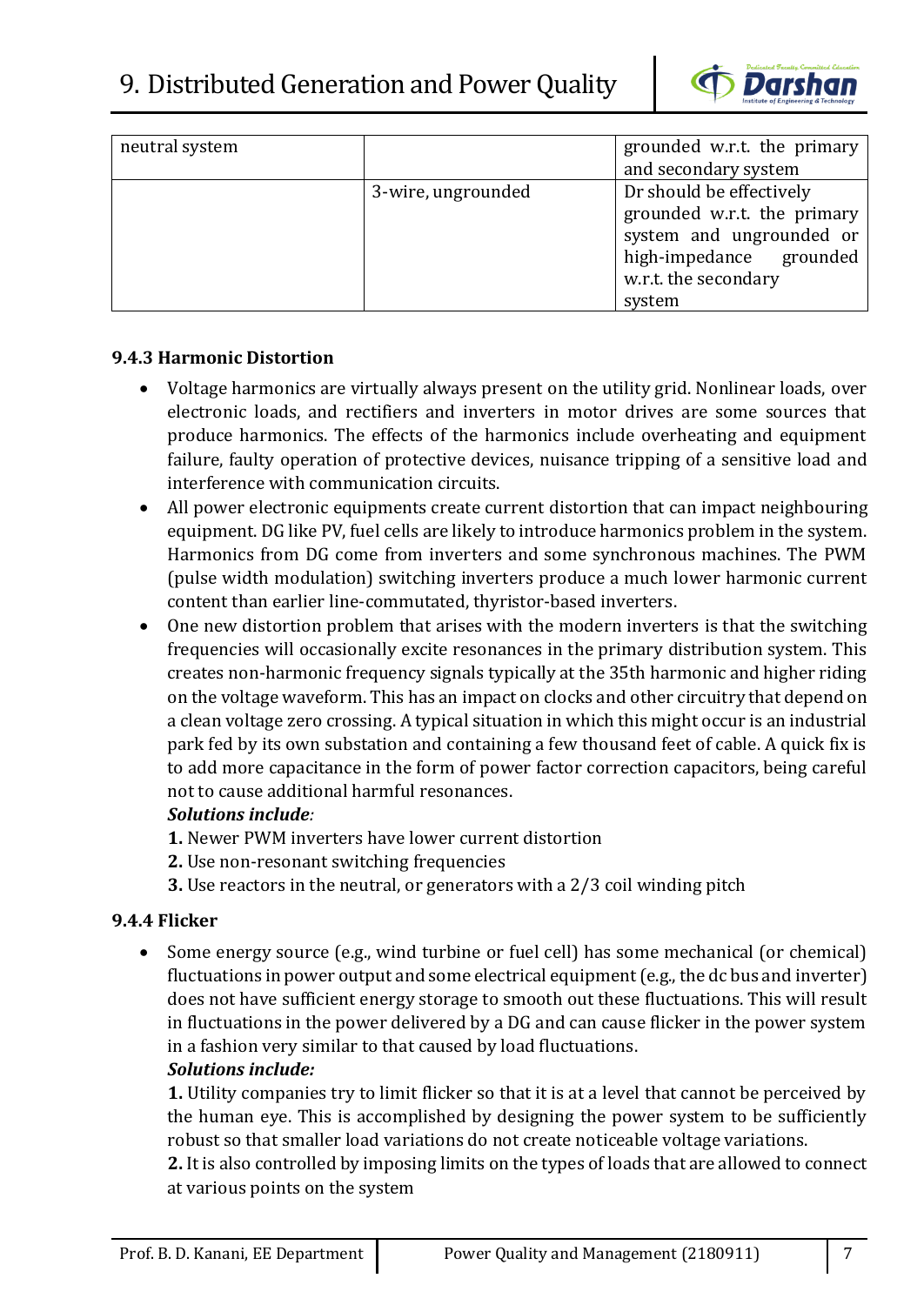

**3.** When a larger DR unit is applied on a feeder, rapid response voltage regulators (static VAR compensators) or fast-response reactive compensation using inverter reactivepower capabilities can do mitigation of flicker.

**4.** Energy storage technologies can be applied to smooth the output fluctuations of solar and wind energy systems.

# **9.4.5 Islanding**

- Refers to a condition in which distributed generation is isolated on a portion of the load served by the utility power system. It is usually an undesirable situation, although there are situations where controlled islands can improve the system reliability. Islands may be intentional or unintentional.
- If an island should occur, it should persist for only a very brief period, unless the aggregate real and reactive output of all the DG supporting the island is close to the load demand. Otherwise, island voltage and frequency will change rapidly and all the DG has to be shut down to prevent this.
- In case the DG in the distribution system is capable to meet the load demand, DG can be operated in the island mode and continue to energize the distribution system. But the major issues with this type of inadvertent islanding are:

**1.** The voltage and frequency provided to other customers connected to the island are out of the utility's control, yet the utility remains responsible to those customers.

**2.** Protection systems on the island are likely to be uncoordinated, due to the drastic change in short-circuit current availability.

 *Out-of-step reclosing:* Many utilities use an "instantaneous" reclosing practice, where breakers and circuit reclosers reenergize the protected circuit without any intentional delay and this could result in out of phase reclosing of the distribution system. As a result of out of phase reclosing:

**1.** Large mechanical torques and currents are created, which can damage the generator or the prime mover.

**2.** Transients are created which are potentially damaging to utility and other customer equipment.

**3.** Out-of-phase reclosing, if it occurs at a voltage peak, will generate a very severe capacitive switching transient. In a lightly damped system, the crest over-voltage can approach three times rated voltage.

### *Prevention:*

**1.** Inverter controls are designed to raise a rising frequency or lower a dropping frequency

**2.** The power system frequency acts to correct the inverter frequency

**3.** Without the power system to correct the frequency, the destabilizing signal in the inverter control quickly causes an over- or under-frequency condition, and frequency relays trip the inverter

**4.** Load/generation imbalance relies on an intentional and significant difference between the DG output and the local load. DG is operated at constant power factor or constant reactive power, and not permitted to regulate voltage. When an island forms, the mismatch between the DG and the load will quickly cause detectable voltage and/or frequency variations

### **9.4.6 Protection System**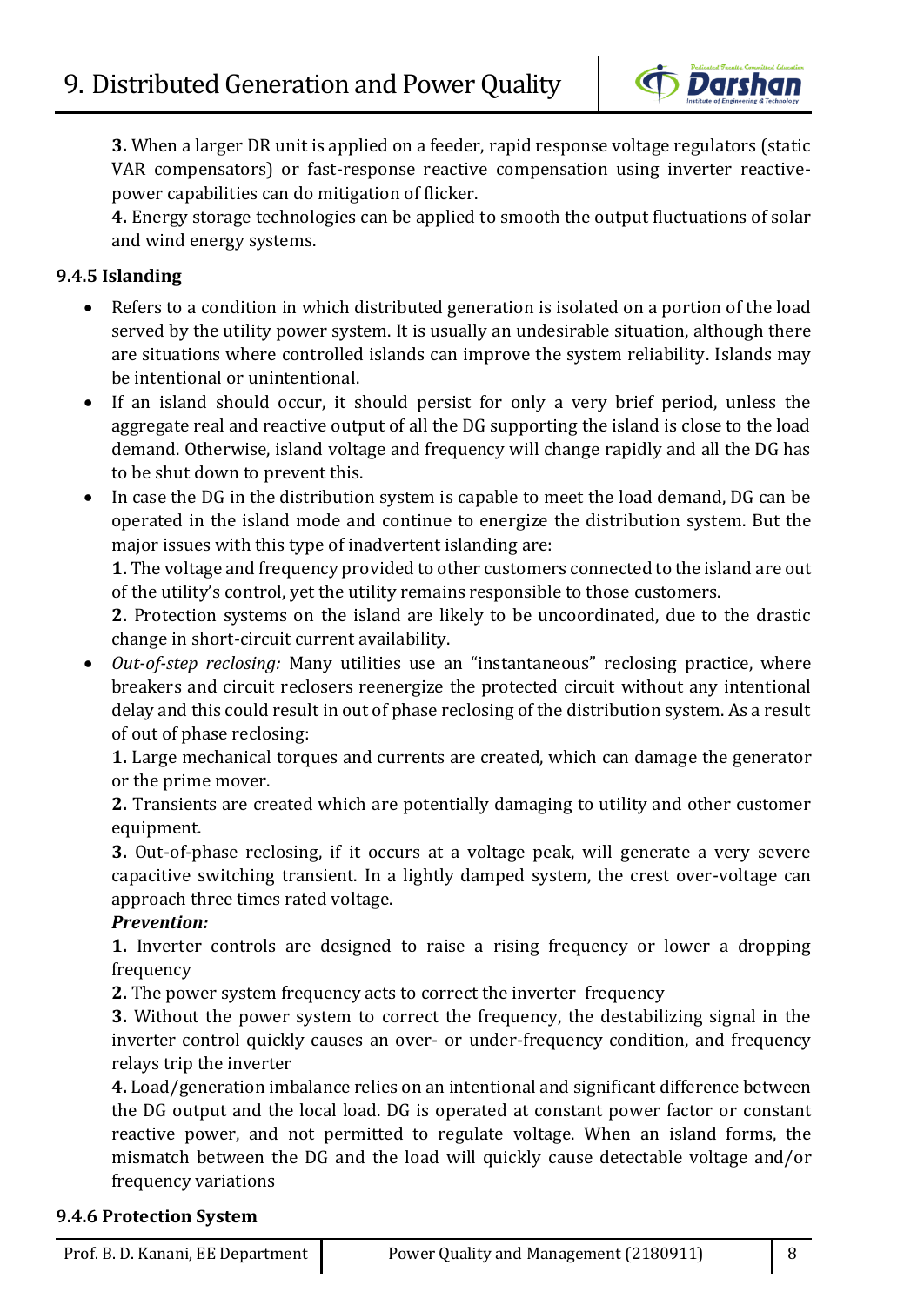

- Tradition distribution systems were not designed to have active power generating units in them. Power is supplied by the transmission system and power flow is mainly unidirectional. But with the DG in the system, power flow can be bi-directional.
- Depending on characteristics of the network and DG, various other protection problems can arise. They are namely:
	- **1.** False tripping of feeders (sympathetic hipping)
	- **2.** Fuse coordinate with recloser fast-trip varies with DG operation
	- **3.** Nuisance tripping of production units
	- **4.** Blinding of protection
	- **5.** Increased or decreased fault levels
	- **6.** Unwanted islanding
	- **7.** Prohibition of automatic reclosing
	- **8.** Unsynchronised reclosing

# *Solutions Include:*

**1.** Reduction of Reach: Adjust relay to increase reach. Add recloser to add another protection zone. Minimize DG contribution to ground faults.

- **2.** Sympathetic tripping: Directional relays, changes to circuit breaker settings.
- **3.** Defeat of fuse saving: Larger fuses, minimize DG contribution to ground faults.

# **9.5. Operating Conflicts**

- DG output is varied according to the local load variation. DG power output can also be controlled independently of the local loading of the area. This control mode is implemented if DG operation follows price signal, which might or might not correspond to the local load variations, or DG follows the availability of natural resources, like solar or wind power.
- In this case, DG might adversely affect the voltage control functionality of the network by increasing the variations between the maximum and minimum voltage level, compared to a situation when DG is not available. Since the minimum voltage level could remain (usually at a high load, no DG situation) but the maximum voltage level could increase, e.g. in low load situations with DG operating at maximum production and at a unity power factor. Generally speaking, DG can provide some challenges to the traditional voltage, frequency and power control.
- Due to large penetration of DG, there is risk of control and stability issues. If a circuit breaker in a distribution system opens, it could results in an islanding of a DG unit. If the loss-of-mains is not detected by the DG unit, for example due to insufficient fault current, the DG unit will continue to operate.
- If the DG unit is able to match active and reactive power of the load in the islanded system precisely, then the islanded system could continue to operate without any problem. It is, however, very unrealistic that DG will exactly match the load in the system during the time the circuit breaker opens, hence large frequency or voltage variations will occur when the DG unit tries to supply load.